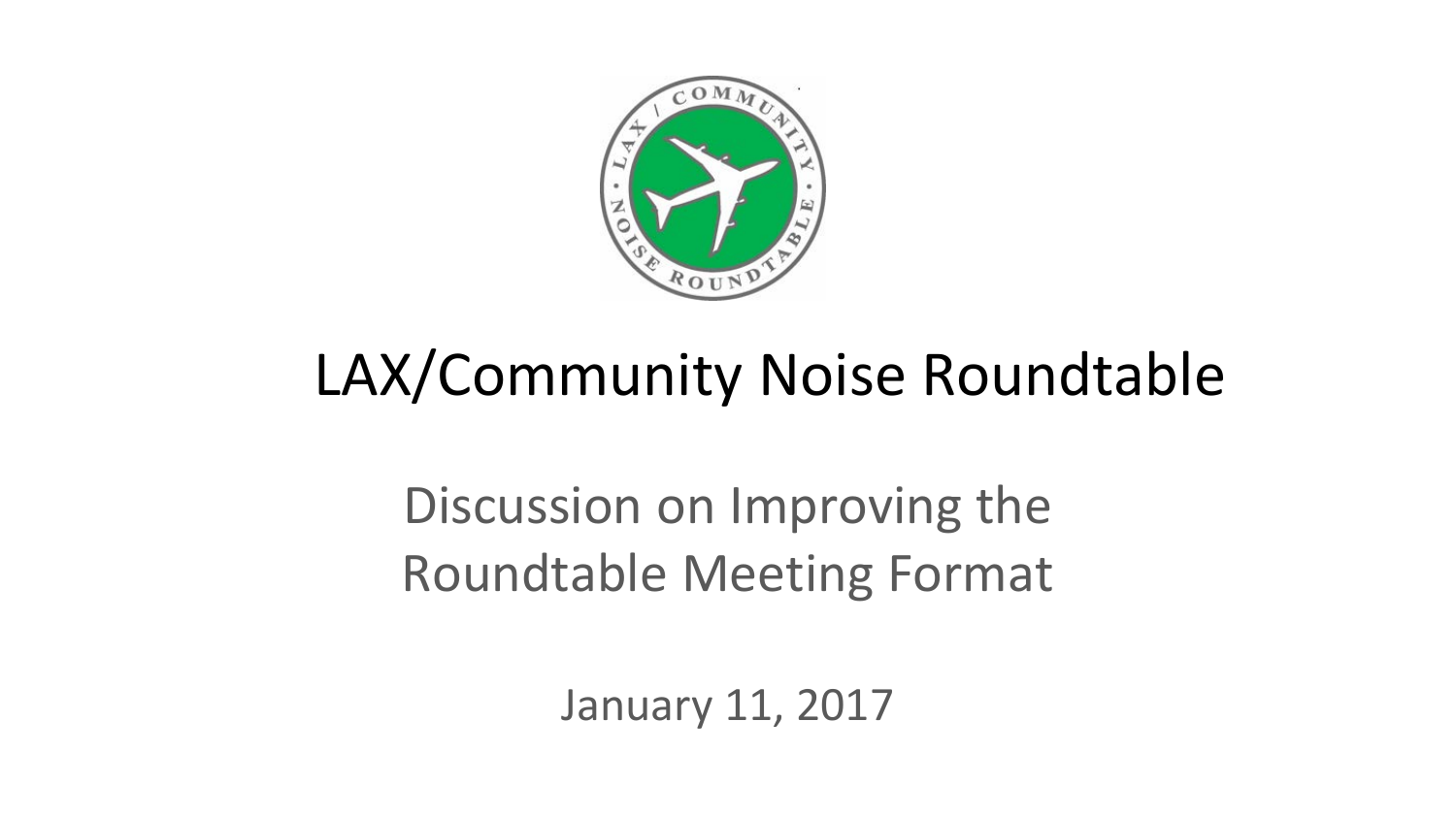## **Recent Roundtable Meeting Issues**



- Recently, the Roundtable has not had sufficient time to fully discuss the topics that are of interest to the members and their affected communities
- Some agenda items have been tabled to future meetings due to insufficient time for Roundtable member discussion
- Some standing agenda items (e.g., Statistical Reports and the Aviation Noise News) have been routinely canceled

**These issues impact the Roundtable's ability to function efficiently and to effectively move decisions forward**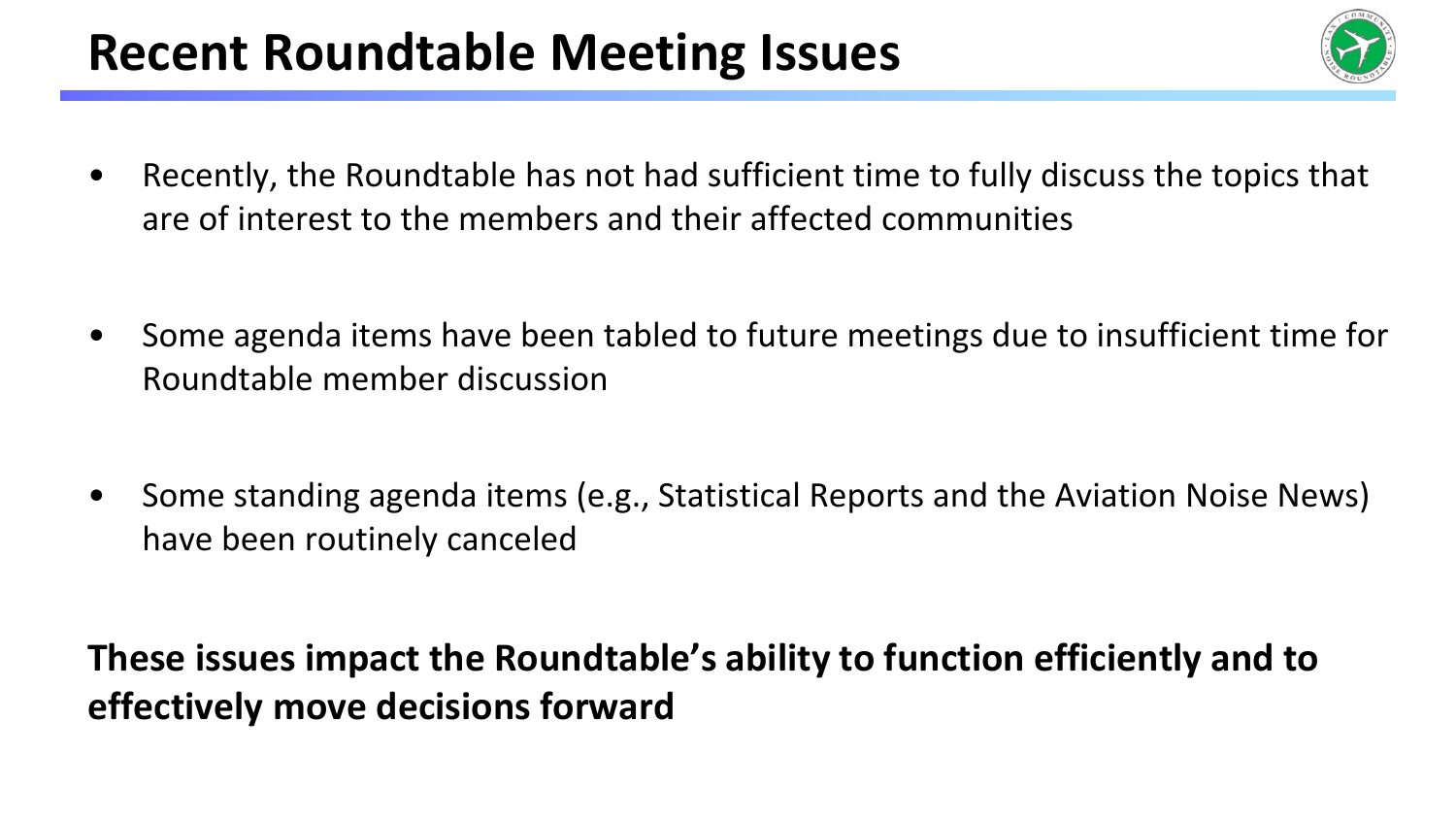# **Initial Discussions Regarding These Issues**



- Late last year, LAWA hosted a meeting with the Roundtable Chair, Vice Chair, and Facilitator to discuss ideas for improving meeting efficiency
- LAWA Staff and the Roundtable Facilitator further discussed these issues and developed a set of recommendations for the Roundtable's consideration

**The purpose of this presentation/discussion is to review these recommendations and agree on/approve an approach moving forward**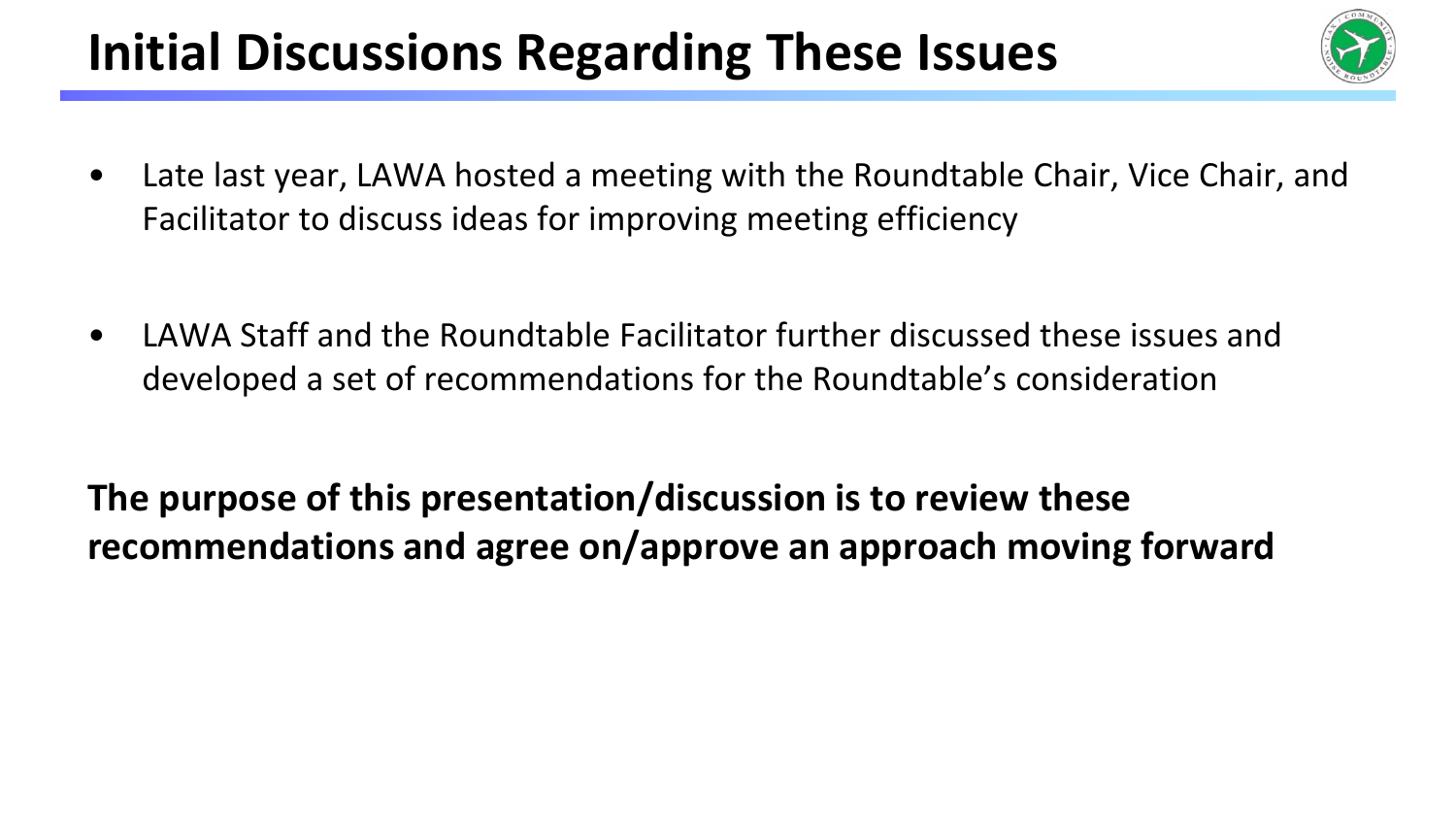# **Recommended Meeting Format Changes**



- Distribute the Statistical Reports for Roundtable members to review before the meeting and ask questions during the Roundtable Member Discussion Agenda Item
- Prepare a written summary of current Aviation Noise News topics and distribute to the Roundtable members before each regular meeting
- Implement a meeting note taker to allow the meeting Facilitator to focus more on keeping the agenda items within their allotted time frames
	- Provided for under the Roundtable Facilitator's current contract

#### **Recommend trying these initial steps and assess improvement after a few months**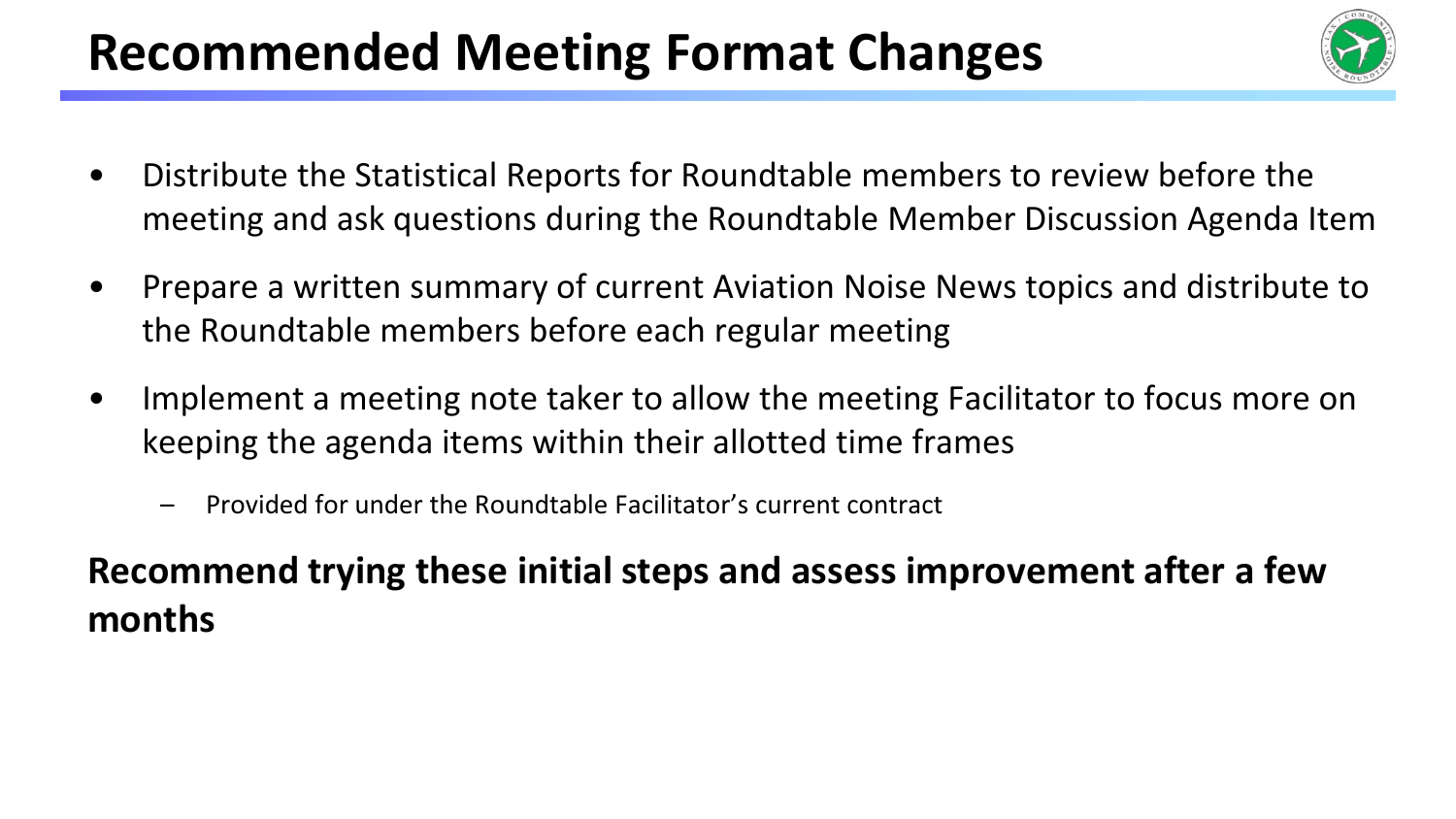# Possible Future Changes (If Needed)



- Consider increasing the Roundtable meeting duration
	- Start meetings earlier and/or end meetings later
- Consider increasing the number of regularly-scheduled meetings
	- The Facilitator contract has capacity for up to 10 meetings per year (whether Regular or Special Meetings)
	- Note that Special Meetings can be scheduled with no formal change to the Roundtable Bylaws, as has been done in the recent past (June 2016 and October 2016 were Special Meetings)

#### **Recommend considering these changes if the initial steps do not resolve the current issues**